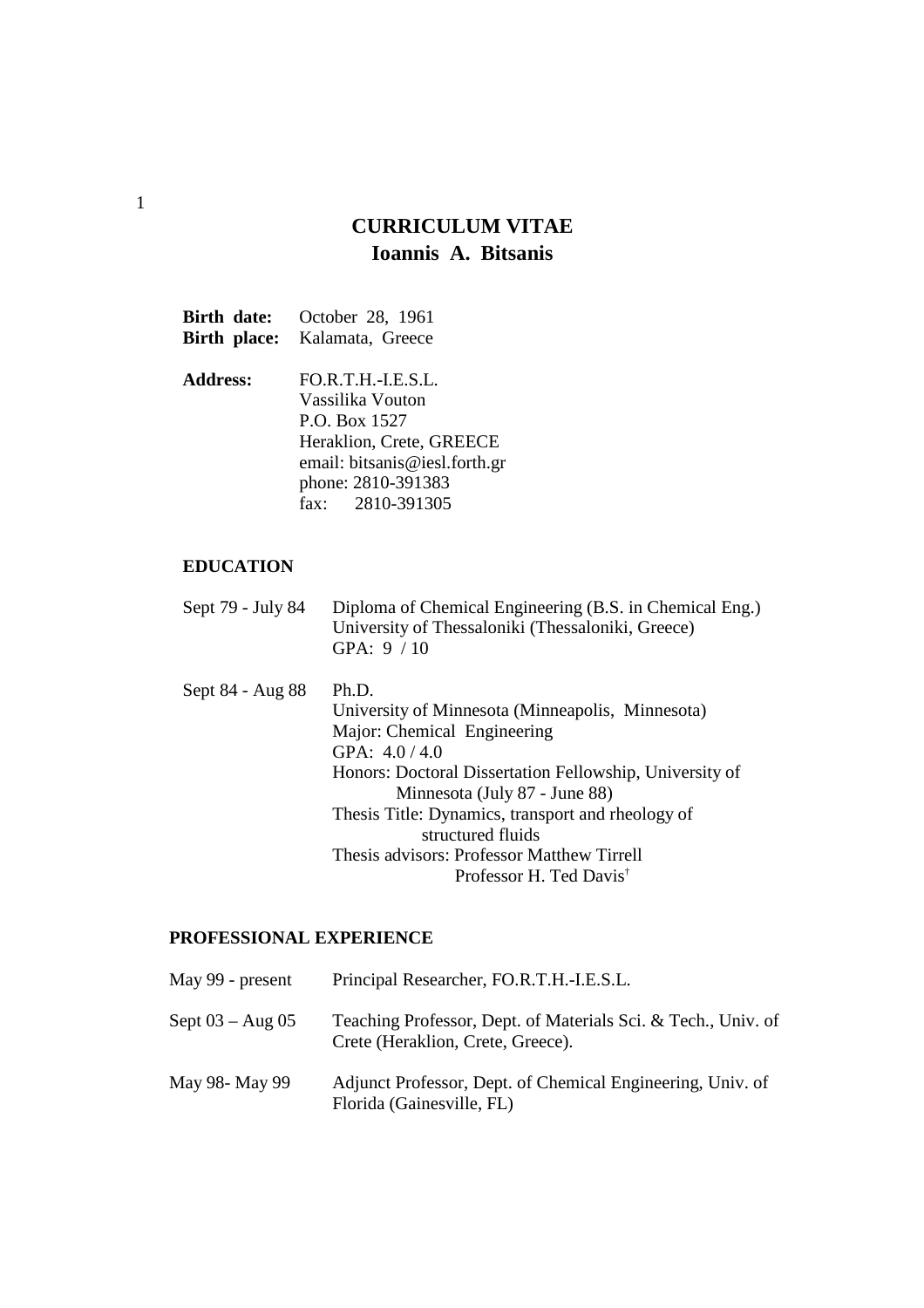| June 95 - May 99   | Associate Professor, Dept. of Chemical Engineering, Univ. of<br>Florida (Gainesville, FL)                            |
|--------------------|----------------------------------------------------------------------------------------------------------------------|
| Jan 96 - Oct 96    | Military Service, Greek Army (on leave form Univ. of Florida)                                                        |
| May 89 - June 95   | Assistant Professor, Dept. of Chemical Engineering, Univ. of<br>Florida (Gainesville, FL)                            |
| Sept 88 - April 89 | Visiting Scientist, IBM Almaden Research Center, Division of<br>"Magnetic Recording Media Technology" (San Jose, CA) |

# **ACADEMIC SERVICE**

- 1. Leader of the "Simulation, Modelling and Visualization" Thrust and member of the Research Coordination Committee for the NSF Engineering Research Center on "Particle Science and Technology" at the Univ. of Florida
- 2. Representative of the Chemical Eng. department in the Committee of the "Center for Chemical Physics" at the Univ. of Florida. The center coordinates research and teaching efforts by faculty in the depts. of Physics, Chemistry and Chemical Engineering, who share common interests in the general area of Chemical Physics. The "Center for Chemical Physics" awards a minor on "Chemical Physics" to graduate students from the above departments, subject to the succesful completion of a "Chemical Physics Core" course schedule.
- 3. Representative of the Chemical Eng. department in the Committee of the "Polymer Science and Engineering Group" at the Univ. of Florida. The group coordinates research and teaching efforts by faculty in the depts. of Physics, Chemistry, Materials Sci. & Eng. and Chemical Engineering, who share common interests in Polymer Science and Engineering.
- 4. Representative of the Chemical Eng. department in the Committee of the College of Engineering, Univ. of Florida for the "Enhancement of Mathematics and Physics Education of Engineering students".
- 5. Designed and taught for two years two new courses in the newly established Department of "Materials Science and Technology", U of Crete.; courses were offered to "Materials" and "Physics" depts. senior undergrad students ["Computational Materials Science", TETY 347; "Physical Chemistry of Surfaces and Intefaces"; TETY 347].

## **TEACHING EXPERIENCE**

**-** Designed and taught 3 times the graduate course on "Classical and Statistical Thermodynamics"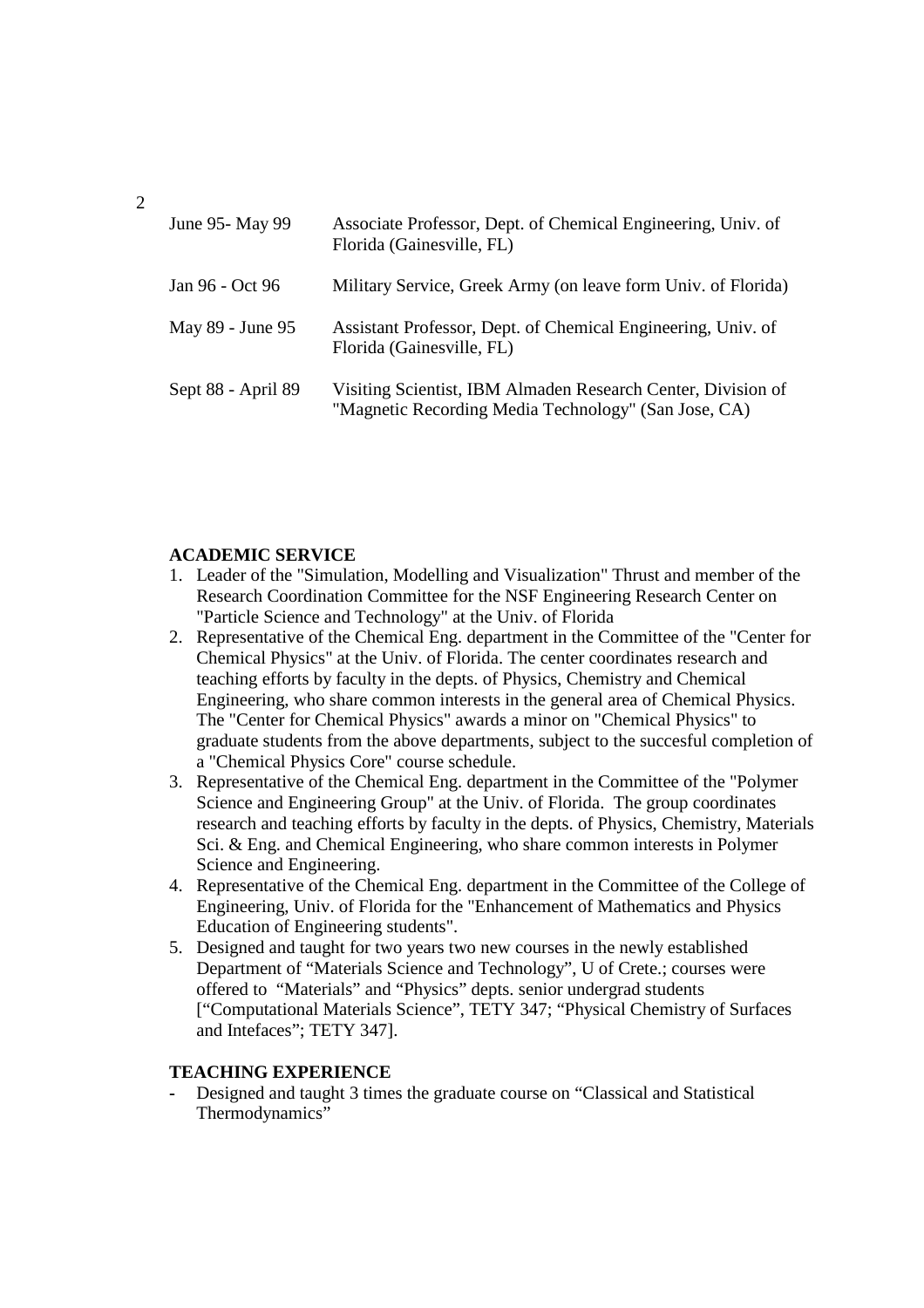- **-** Designed and taught the NTU (USA) course on "Thermodynamics", which was offered telematically to engineers across the USA working towards a ME degree, while staying at their jobs
- **-** Designed and taught twice the graduate course "The Physical Basis of Chemical Engineering"
- **-** Designed and taught the graduate course on "Stochastic Processes"
- **-** Designed and taught the senior and graduate course "Introduction to Polymer Physics and Chemistry (offered to Depts. Of Chem. Eng., Physics, Chemistry and Mat. Sci.)
- **-** Taught 3 times the senior undergraduate course "Phase and Chemical Equilibria"
- **-** Taught twice the sophomore undergraduate course "Themodynamics I: Material and Energy Balance".
- Taught the senior course "Transport Phenomena"
- **-** Taught twice the sophomore course on "Numerical Methods in Chemical Engineering"
- **-** Offered for four years special lectures during the annual Summer School of the Physics Dept., Univ. of Crete on 'Intoduction to Polymer Science' (senior Physics students from all Greek Physics Departments)
- **-** Designed and offered twice the senior undergraduate course on "Computational Materials Science"
- **-** Designed and offered twice the sophomore undergraduate course on "Interfacial Materials Science"
- **-** Was invited and gave twice lectures for the annual Summer organized by NRCPS "Demokritos" (senior Science and Engineering students from Athens's Universities)

# **OTHER PROFESSIONAL SERVICE**

- 1. Frequent reviewer of manuscripts submitted to "Macromolecules", "Journal of Chemical Physics", "J. of Polymer Sci.: Pol. Phys. Ed.", "Journal of Colloid and Interfacial Science", "Chemical Engineering Science", "AIChE Journal", "Journal of Applied Polymer Science", "Adsorption", "Europhysics Letters", "Journal of Rheology", J. of Phys. Chem., J. of Phys.: Condensed Matter and other journals.
- 2. Reviewer of proposals submitted to the National Science Foundation, ACS-Petroleum Research Fund and Bi-national Science Foundation (USA-Israel).
- 3. Member of NSF Reviewer Panels for "Reseach Initiation Awards".
- 4. Served as Session Chairman in APS, ACS, PSXM conferences.
- 5. Member of the Organizing Committee for the 2001 Hellenic Polymer Society Conference.
- 5. Chairman of Thematic Sessions of the Symposium on "Materials Science and Technology"; PSXM (Patras 2003, Thessaloniki 2005).
- 6. Chairman and Organizer of the Symposium on «Computational Methods in Chemical Engineering: Physical Chemistry» in the context of the International Conference on Computational Methods in Science and Engineering (ICCMSE; www.iccmse.org; Corfu, Greece, Sept. 2007).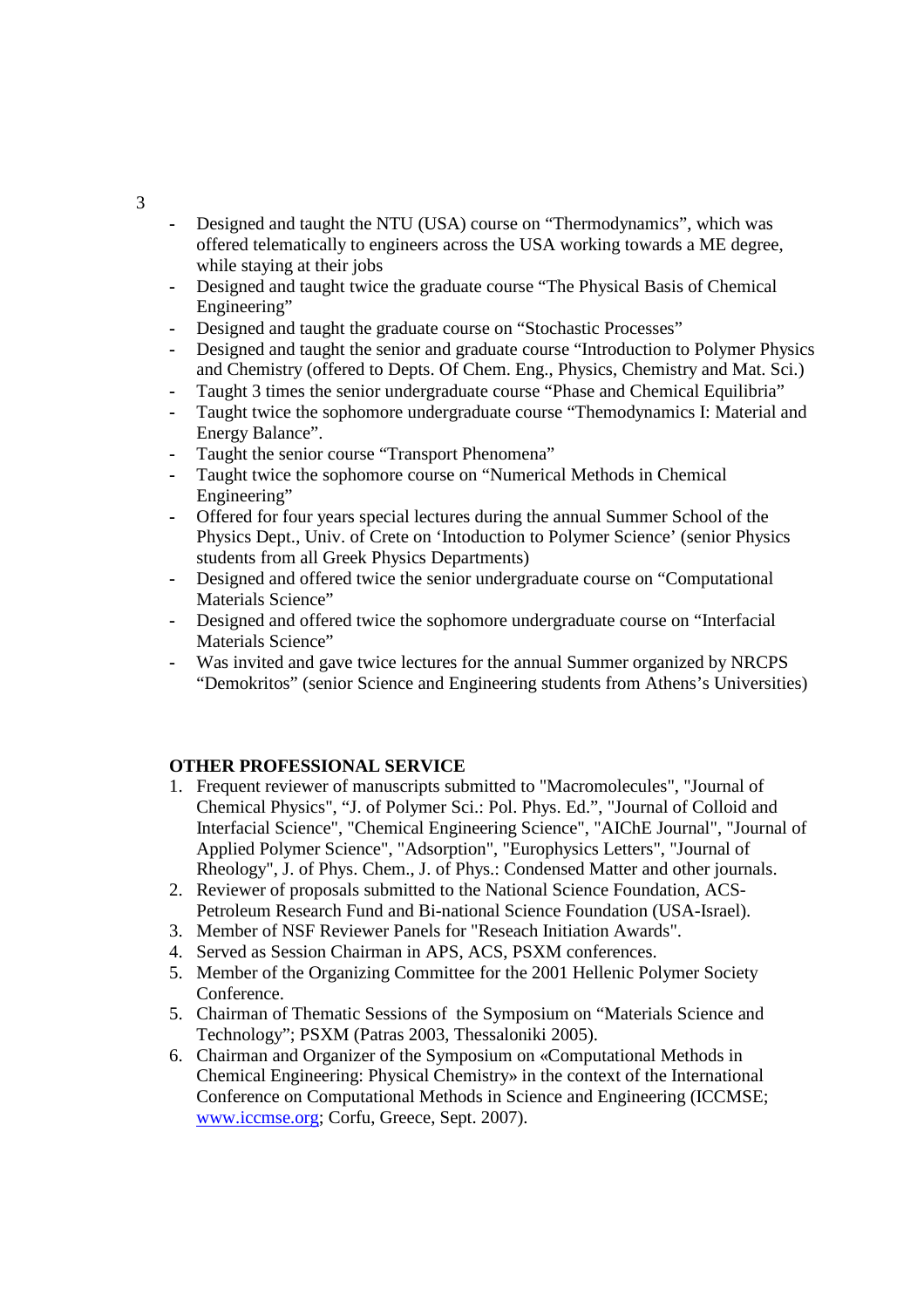# **HONORS AND AWARDS**

- 1. Graduate Fellowship, Dept. of Chemical Eng. & Materials Sci., University of Minnesota (1987).
- 2. Instructor for the National Technical University course on "Thermodynamics", which was offered to Industry Engineers, nationwide (U.S.A.) working towards a M.E. (Fall 95&97)
- 3. "Who isWho" Teacher of the year award (1998).
- 4. Selection of Journal Publication #28, on the basis of "number of downloads for recently published papers" for the virtual Journal of the American Physical Society and the American Institute of Physics (2005).
- 5. Gave invited presentation for the "Thermodynamics" Seminar co-organized by the Depts. of Chem. Eng. And Mat. Sc. of the Univ. of Delaware and performed bi monthly (2007).
- 6. Award by the Journal of Physical Chemistry for being rated at the top 20% of the Journal's reviewers (2009).
- 7. Official Invitee, "The Athens Dialogues", organized by the Onassis Foundation, Athens, Greece (2010).
- 8. Selection of Journal Publication #34, on the basis of "number of downloads for recently published papers" for the virtual Journal of the American Physical Society and the American Institute of Physics (2010).

# **GRADUATE STUDENTS SUPERVISED**

|    | 1. Chongmin Pan          |            |                 | M.Sc. 1992 Univ. of Florida |
|----|--------------------------|------------|-----------------|-----------------------------|
|    | 2. Sanjay Gupta          |            | M.Sc $1994 \gg$ |                             |
| 3. | Thomas Knudstrup         | M.Sc. 1995 |                 | - >>                        |
| 4. | Ravi Ballamudi           | Ph.D       | 1997            | $\gg$                       |
| 5. | Joanne Thomatos          | M.Sc. 1997 |                 | $\gt$                       |
| 6. | Suresh Thennadil         | Ph.D       | 1998            | $\gt$                       |
|    | 7. Charlie Jacobson      | Ph.D       | 1998            | $\gt$                       |
|    | 7. Jason de Joannis      | Ph.D       | 2000            | $\rightarrow$               |
| 8. | Anastasia Rissanou       | Ph.D       | 2003            | Univ. Of Crete              |
| 9. | Emmanuel Karaiskos Ph.D  | 2006       |                 | Univ. of Patras             |
|    | 10. Marianna Yannourakou |            |                 | M.Sc. 2006 Univ. of Athens  |
|    | 11. Marianna Yannourakou | Ph.D.      |                 | 2009 NTU Athens             |

# **CO-WORKERS AT THE POST-DOCTORAL LEVEL**

| 1. Jutta Fittinghoff  | Un. of Florida      | 1990-91 |
|-----------------------|---------------------|---------|
| 2. Bob Koopman        | Un. of Florida      | 1993-94 |
| 3. Jorge Jimenez      | Un. of Florida      | 1998-99 |
| 4. Anastasia Rissanou | NRCPS. "Demokritos" | 2006-07 |
| 5. Hari Lontiadou     | <b>FORTH-IESL</b>   | 2006-07 |
| 6. Emmanuel Karaiskos | <b>FORTH-IESL</b>   | 2008-09 |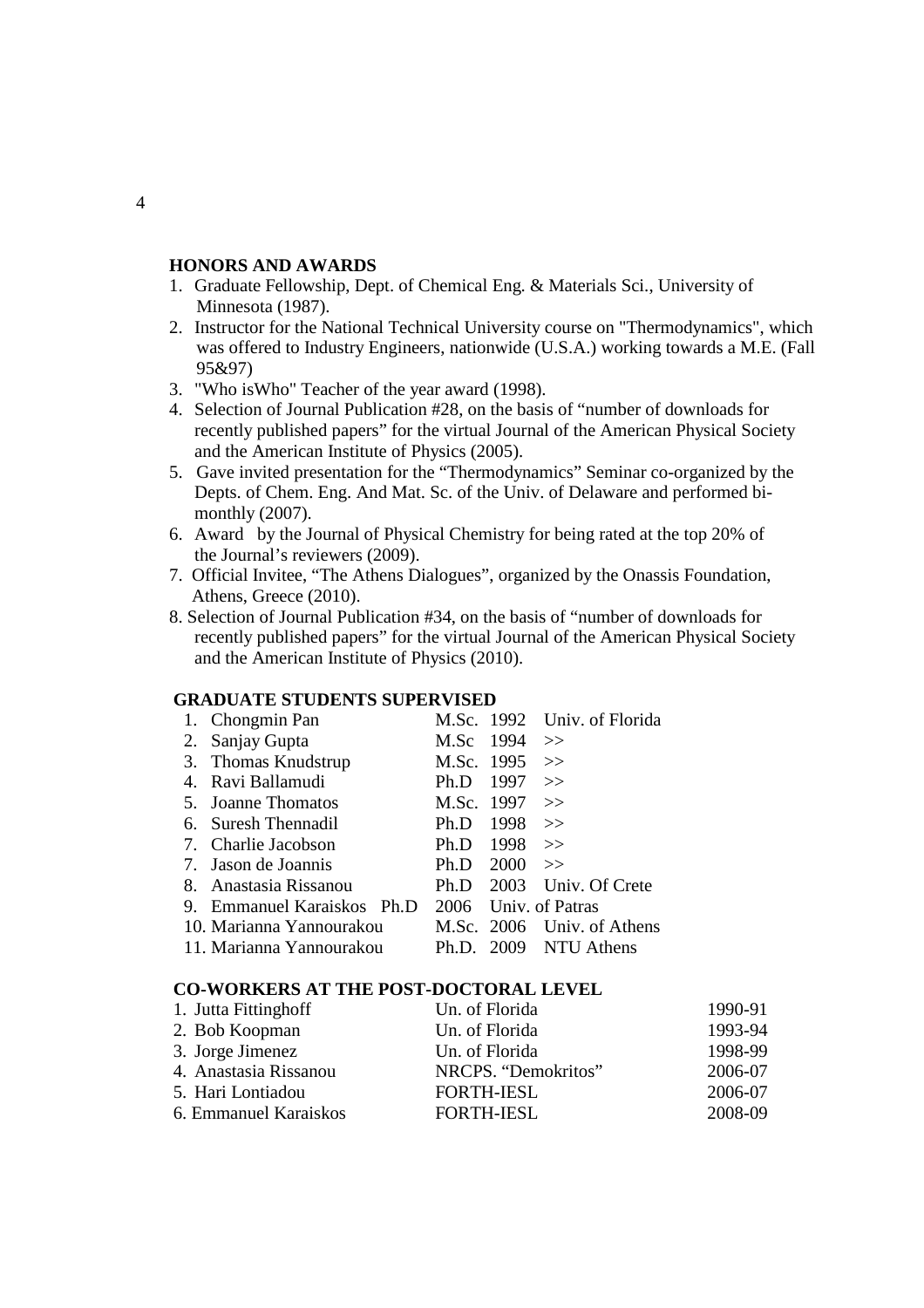#### **SCIENTIFIC RATINGS AND RECOGNITION**

1. Publications have received 1,092 citations (wos.ekt.gr) as of Sept. 2010. 3 articles have been cited more than 100 times, while the top one has 229 citations.

 2. Invited presentations/seminars by Scientific Conferences, Universities and Research Labs are more than 50.

# **JOURNAL PUBLICATIONS**

- 1. I.A. Bitsanis\* , M. Tirrell, H.T. Davis, "Statistics of Correlation Functions from Molecular Dynamics", Physical Review A, vol. 36, 1987, pp.958-961.
- 2. I.A. Bitsanis<sup>+</sup>, J. J. Magda, M. Tirrell, H.T. Davis<sup>\*</sup>, "Molecular Dynamics of Flow in Micropores", Journal of Chemical Physics, vol. 87, 1987, pp. 1733-1750.
- 3. I.A. Bitsanis<sup>+</sup>, T. K. Vanderlick, M. Tirrell, H.T. Davis<sup>\*</sup>, "A tractable Molecular Theory of Flow in Strongly Inhomogeneous Fluids", Journal of Chemical Physics vol. 89, 1988, pp. 3152-3161.
- 4. I.A. Bitsanis<sup>+</sup>, H.T. Davis, M. Tirrell\*, "Brownian Dynamics of Non-dilute Solutions of Rodlike Polymers. 1. Low Concentrations", Macromolecules vol. 21, 1988, pp. 2824-2835.
- 5. I.A. Bitsanis<sup>+</sup>, H.T. Davis, M. Tirrell\*, "Brownian Dynamics of Non-dilute Solutions of Rodlike Polymers. 2. High Concentrations", Macromolecules vol. 23, 1990, pp. 1157-1165.
- 6. I.A. Bitsanis<sup>+</sup>, G. Hadziioannou<sup>\*</sup>, "Molecular dynamics simulations of the structure and dynamics of confined polymer melts", Journal of Chemical Physics vol. 92, 1990, pp. 3827 -3848.
- 7. I.A. Bitsanis<sup>+</sup>, S.A. Somers, M. Tirrell, H.T. Davis\*, "Microscopic dynamics of flow in molecularly narrow pores", Journal of Chemical Physics vol. 93, 1990, pp. 3427- 3431.
- 8. S. Gupta, G.B. Westermann-Clark, I.A. Bitsanis\* , "A Continuous Monte Carlo Method for Simultaneous Growth and Equilibration of Polymer Chains with Detailed Molecular Architecture", Journal of Chemical Physics vol. 98, 1993, pp. 634-637.
- 9. C. Pan, I.A. Bitsanis<sup>\*</sup>, "Structure, Conformations and Dynamics of Polymer Chains at Solid- melt Interfaces", Macromolecular Chemistry, Macromolecular Symposia vol. 65, 1993, pp. 211-221.
- 10. I.A. Bitsanis\*, G. ten Brinke, "A Lattice Monte Carlo Study of Long Chain Conformations at Solid-melt Interfaces", Journal of Chemical Physics vol. 99, 1993, pp. 3100-3111.
- 11. I.A. Bitsanis\* , C. Pan, "The Origin of Glassy Dynamics at Solid-Oligomer Interfaces", Journal of Chemical Physics vol. 99, 1993, pp. 5520-5527.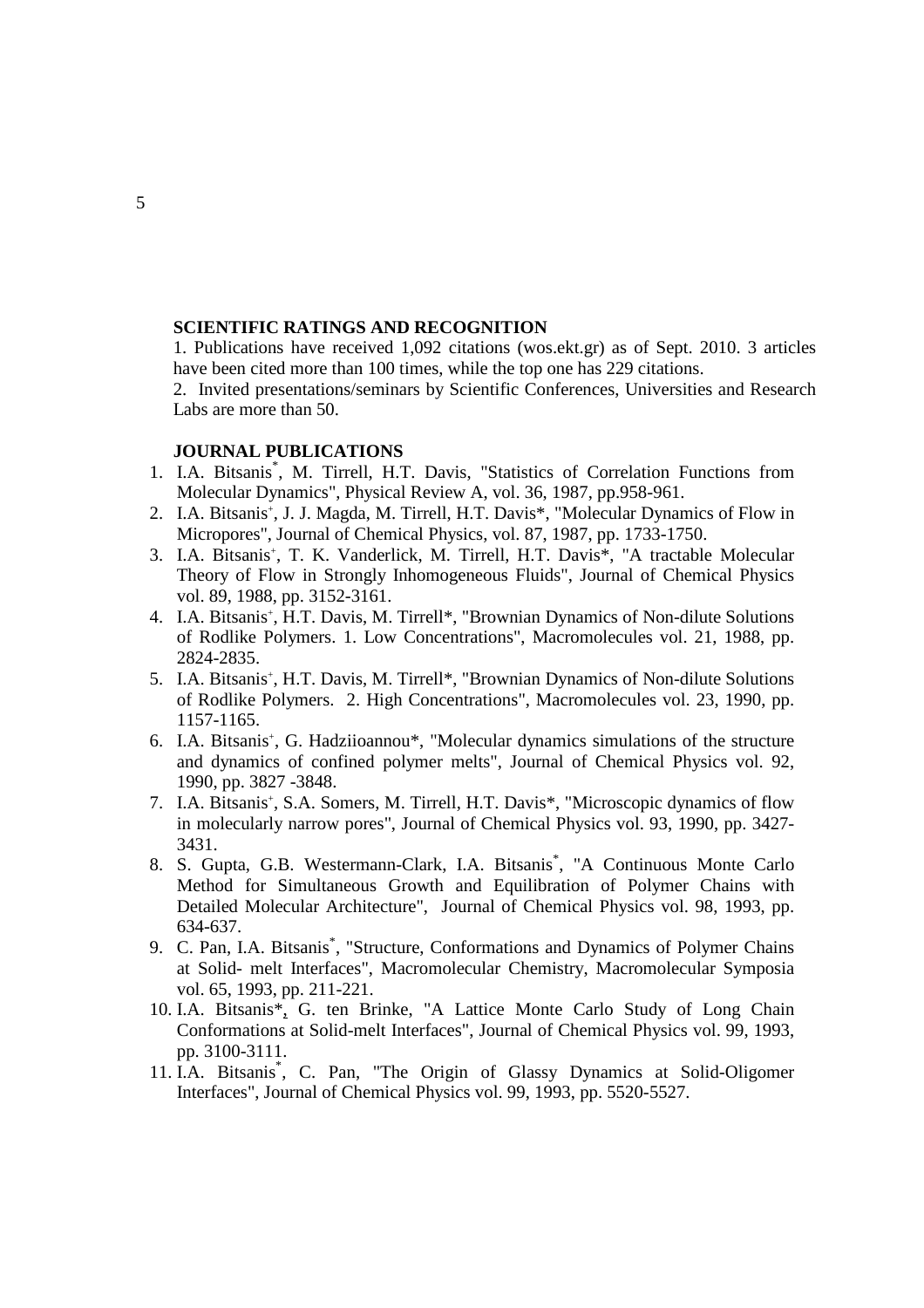- 6
- 12. E. Manias, G. Hadziioannou, I.A. Bitsanis<sup>#</sup>, G. ten Brinke\*, "Stick and Slip Behavior of Thin Oligomer Films Under Shear: A Molecular Dynamics Study", Europhysics Letters vol. 24, 1993, pp. 99-104.
- 13. S. Gupta, D.C. Koopman, G.B. Westermann-Clark, I.A. Bitsanis<sup>\*</sup>, "Segmental Dynamics and Relaxation of n-Octane at Solid-Liquid Interfaces", Journal of Chemical Physics vol. 100, 1994, pp. 8444-8452.
- 14. D.C Koopman, S. Gupta, R.K. Ballamudi, G.B. Westermann-Clark, I.A. Bitsanis\* , "Structural Patterns and Molecular Mobility Inside the Interface between an fcc Solid and Liquid n-Octane"*,* Chem Eng. Sci., vol. 49, 1994, pp. 2907-2920.
- 15. T.K. Knudstup, I.A. Bitsanis#, G.B. Westermann-Clark\*, "Pressure-Driven Flow Experiments in Molecularly Narrow, Straight Nucleopores", Langmuir, vol. 11, 1995, pp. 893-897.
- 16. R.K. Ballamudi, I.A. Bitsanis<sup>\*</sup>, "Energetically and Pressure-driven Phase Transitions in Nanoscopically Thin Films of N-Octane", Tribology Lett., vol. 48, 1995, pp. 177- 190.
- 17. R.K. Ballamudi, I.A. Bitsanis<sup>\*</sup>, "Structural Transitions at Solid-Liquid Interfaces", Adsorption, vol. 2, 1996, pp. 69-76.
- 18. E. Manias, I.A. Bitsanis<sup>#</sup>, G. Hadziioannou, G. ten Brinke\*, "On the nature of shear thinning in nanoscopically confined films ", Europhysics Lett., vol. 33, 1996, pp 371-376.
- 19. R.K. Ballamudi, I.A. Bitsanis<sup>\*</sup>, "Energetically driven liquid-solid transitions in molecularly thin n-octane films", J. Chemical Phys., vol. 105, 1996, pp. 7774-7782.
- 20. J. DeJoannis, J. Jimenez, R. Rajagopalan and I.A. Bitsanis<sup>+</sup>, "A Polymer Chain Trapped between Athermal Walls: Concentration Profile and Confinement Force", Europhysics Lett., vol. 51, 2000, pp. 41-47.
- 21. J. Jimenez, J. DeJoannis, I.A. Bitsanis<sup>#</sup> and R. Rajagopalan\*, "Bridging of an Isolated Polymer Chain", Macromolecules, vol. 33, 2000, pp.7157-7164.
- 22. J. Jimenez, J. DeJoannis, I.A. Bitsanis<sup>#</sup>, and R. Rajagopalan<sup>\*</sup>, "Interaction between Undersaturated Polymer Layers: Computer Simulations and Numerical Mean-Field Calculations", Macromolecules, vol. 33, 2000, pp. 8512-8519.
- 23. J. DeJoannis, J. Thomatos, C.-W. Park and I.A. Bitsanis<sup>\*</sup>, "Homopolymer Physisorption: A Monte Carlo Study", Langmuir vol. 17, 2001, pp. 69-77.
- 24. J de Joannis, J. Jimenez, R. Rajagopapalan and I.A. Bitsanis<sup>\*</sup>, "Compression of an Adsorbed Polymer Layer of Fixed Mass: A Monte Carlo Study", Macromolecules vol. 34, 2001, pp. 4597-4605.
- 25. J. de Joannis, R.K. Ballamudi, C.-W. Park, J. Thomatos and I.A. Bitsanis<sup>\*</sup>, "Scaling of Homopolymers next to Adsorbing Surfaces: A Monte Carlo Study", Europhysics Lett. vol. 56, 2001, pp. 200-206.
- 26. A.N. Rissanou, C. Mujat, J. DeJoannis, A. Dogariu, S.H. Anastasiadis and I.A.Bitsanis<sup>\*</sup>, "The Information Content of Multiple Scattering Data: Monte-Carlo and Laboratory experiments", Progr. Colloid Polym. Sci. vol. 118, 2001, pp. 276- 279.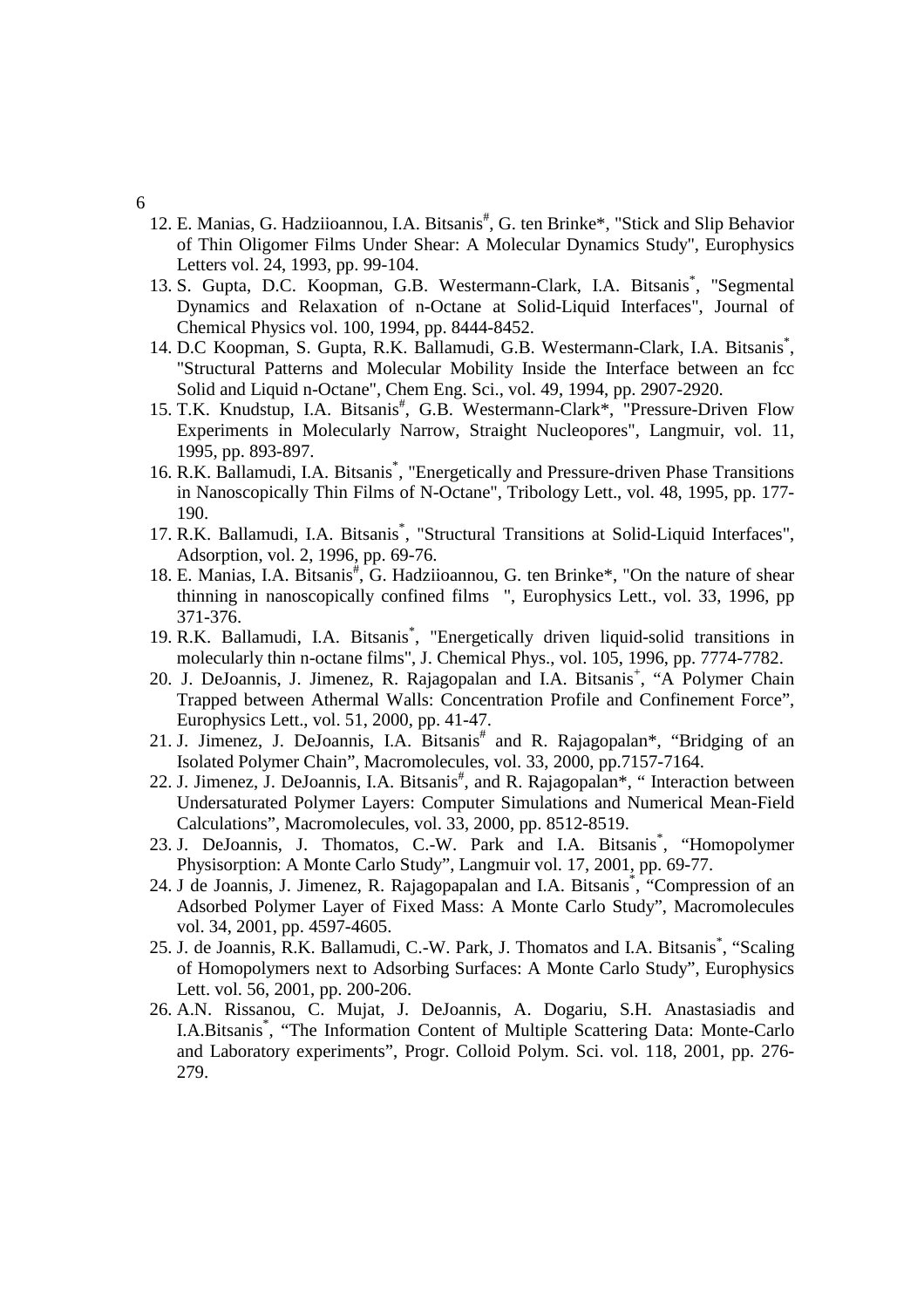#### 7

- 27. E. Karaiskos, S.H. Anastasiadis and I.A. Bitsanis\* , "Optimization of Configurational Bias Monte Carlo for Long Chain Molecules", Macromol. Theory Simul., vol. 13, 2004, pp. 762-770.
- 28. A.N. Rissanou, D. Vlassopoulos and I.A. Bitsanis<sup>\*</sup>, "Temperature Induced Microstructural Changes in Suspensions of 'Soft Colloids': Molecular Dynamics Simulations and Comparison with Experiment", Phys. Rev. E Phys. Rev. E, vol. 71, 2005, pp. 011402-1/12.
- 29. 35. A. Rissanou, M. Yianourakou, I.G. Economou and I.A. Bitsanis<sup>\*</sup> "Temperature Induced Crystallization in Concentrated Suspensions of Multi-Arm Star Polymers: A Molecular Dynamics Study", J. Chem. Phys., vol. 124, 2006, pp. 044905-1/11.
- 30. A.N. Rissanou, S.H. Anastasiadis and I.A. Bitsanis\* "A Monte Carlo Study of the Coil-to-Globule Transition of a Model Polymeric System", J. Polymer Science Part B: Polymer Physics, vol 44, 2006, pp. 3651-3666.
- 31. A.N. Rissanou, M. Yianourakou, I.G. Economou and I.A. Bitsanis<sup>+</sup> "Amorhous and Crystalline States of Ultrasoft Colloids: A Molecular Dynamics Study", Rheologica Acta, vol. 46, 2007, pp. 755-764.
- 32. M. Yiannourakou, I.G. Economou and I.A. Bitsanis+ "Phase equilibrium of colloidal suspensions with particle size dispersity: A Monte Carlo study", J. Chem. Phys., vol. 130, 2009, pp. 194902-1/10.
- 33. E. Karaiskos, I.A. Bitsanis\*, S.H. Anastasiadis\*, "Monte Carlo studies of tethered chains", J. Polymer Science Part B: Polymer Physics, vol. 47, 2009, pp. 2449-2461.
- 34. A.N. Rissanou, S.H. Anastasiadis\* and I.A. Bitsanis\* , "A Monte Carlo Study of the Coil-to-Globule Transition of Model Polymer Chains near an Attractive Surface", J. Polymer Science Part B: Polymer Physics, vol. 47, 2009, pp. 2462-2476.
- 35. M. Yiannourakou, I.G. Economou and I.A. Bitsanis\* "Structural and Dynamical Analysis of Monodisperse and Polydisperse Colloidal Systems", J. Chem. Phys., vol. 133, 2010, p. 224901.

# **BOOK CHAPTERS (after review)**

- 36. H.T. Davis, I.A. Bitsanis<sup>#</sup>, T. K. Vanderlick, M. Tirrell, "Theory and Computer Simulation of Structure, Transport and Flow of Fluids in Micropores" in "Supercomputer Research in Chemical Engineering", K.F. Jensen and D.G. Truhlar eds., ACS Publ., 1987, pp. 257-281.
- 37. H.T. Davis\*, S.A. Somers, M. Tirrell, I.A. Bitsanis<sup>#</sup>, "Computer Simulations of Fluids in Ultrathin Pores", in "Dynamics in Small Confining Systems", eds. J.M. Drake, J. Klafter, R. Kopelman, MRS Publ., 1990, pp. 73-76.
- 38. I.A. Bitsanis\* , C. Pan, "Conformational statistics and mobility of long polymer chains at solid-melt interfaces", "Dispersion and Aggregation. Fundamentals and Applications", B.M. Moudgil and P. Somasundaran eds., Engineering Foundation Publ. 1994, pp. 93-99.
- 39. A.N. Rissanou, D. Vlassopoulos and I.A. Bitsanis\* , "Temperature Induced Microstructural Changes in Suspensions of 'Soft Colloids': Molecular Dynamics Simulations and Comparison with Experiment", "Virtual Journal of Biological Physics", APS-AIP Electronic Journal, 01/2005.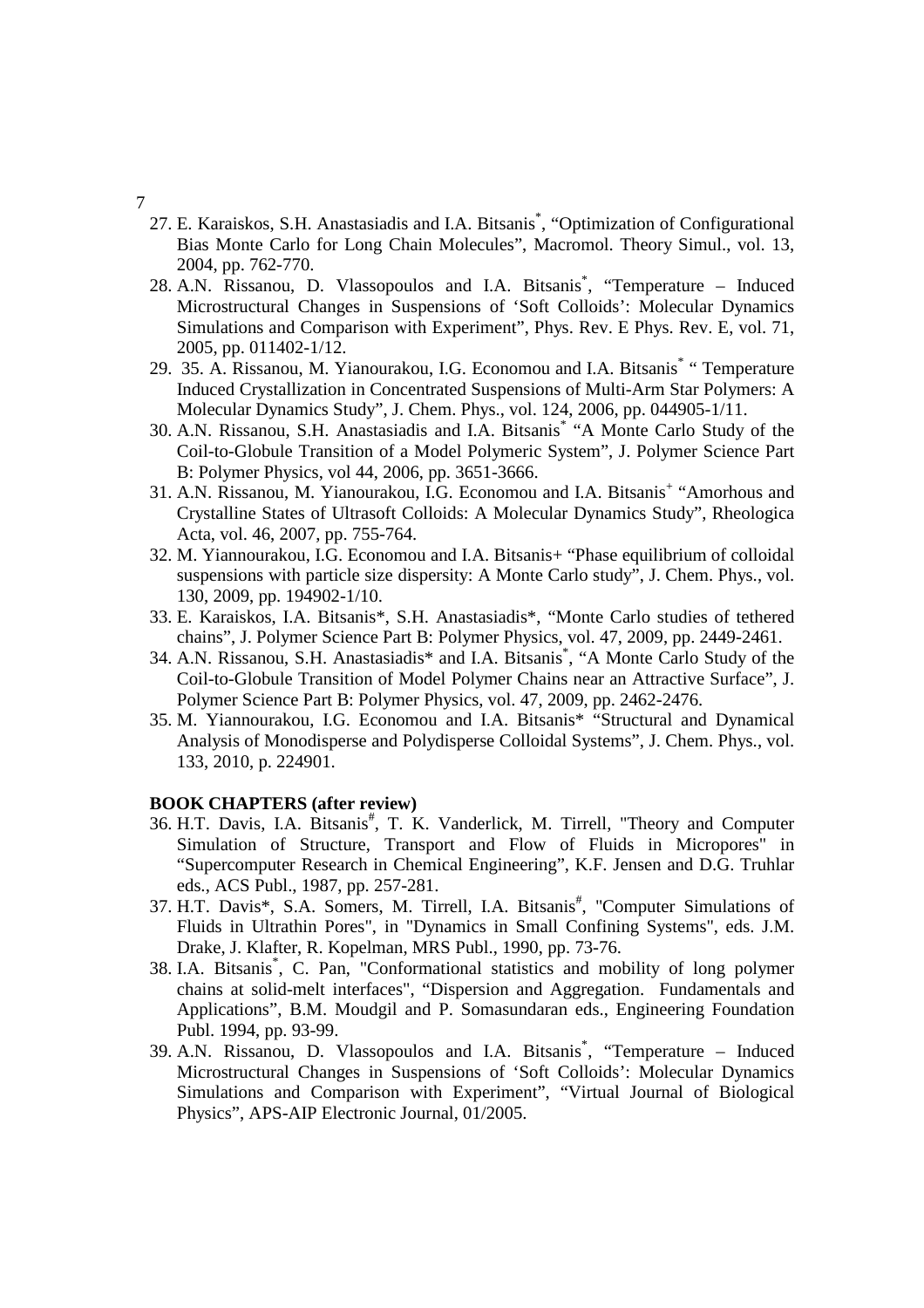- 8
- 40. I.A. Bitsanis\* , A.N. Rissanou, M. Yannourakou, I.G. Economou, D. Vlassopoulos "Mesoscopic Simulations of T-Induced Solidification in Dense Suspensions of Ultrasoft Supramolecules", Lecture Series on Computer and Computational Sciences vol 7B; 2006: "Recent Progress in Computational Science and Engineering", Eds: Theodore Simos & George Maroulis, Brill Academic Publishers 2006 pp. 1079- 1083.
- 41. I.A. Bitsanis\*, E. Manias, "Symposium 3: Computational Methods in Chemical Engineering: Physical Chemistry", AIP Proc. Vol. 963, pp. 401-403 (2007).
- 42. A.N. Rissanou, S.H. Anastasidis, I.A. Bitsanis\*, "Conformational Transitions of a Model Polymeric System near Attractive Surfaces: a Monte Carlo Study", AIP Proc. Vol. 963, pp. 428-431 (2007).
- 43. M. Yiannourakou, I. Bitsanis\*, I. Economou, "Phase Equilibrium of Colloid Systems with Particle Size Dispersity: A Monte Carlo Study", AIP Proc. Vol. 963, pp. 444- 447 (2007).
- 44. M. Yiannourakou, I.G. Economou and I.A. Bitsanis\* "Structural and Dynamical Analysis of Polydisperse Colloidal Systems", "Virtual Journal of Biological Physics", APS-AIP Electronic Journal, 12/2010.

### **CONFERENCE PAPERS (after review)**

- 45. S. Thennadil, I.A. Bitsanis<sup>#</sup>, L.H. Garcia-Rubio, "Monte Carlo Simulations of Concentrated Colloidal Dispersions," Proc. of the 5th World Congress in Chem. Eng., 1996, pp. 390-392.
- 46. J. DeJoannis, C.-W. Park, I.A. Bitsanis<sup>\*</sup>, "A Monte Carlo Test of Infinite-Chain-Length Polymer Adsorption Theories", Proc. of 4th Conference on Separation Science and Technology, 1999.
- 47. D. Shah, I.A. Bitsanis#, U. Natarajan, E. Hackett and E.P. Giannelis, "Polymer Nanocomposites: Molecular Dynamics Simulations of Polysterene and Polysterene – Polyisoprene Block Copolymer Nanocomposites", Mat. Res. Soc. Symp. Proc. Vol. 733E, eds. S. Nutt, R. Vaia, W. Rodgers, G. Hagnauer, G. Beall, MRS Publ., 2002 pp. T1.1.1- T1.1.11.

# **INVITED CONFERENCE PRESENTATIONS**

- 1. 201st ACS National Meeting, Atlanta, GA, USA (April 1991).
- 2. Engineering Foundation Conference on "Dispersion and Aggregation", Palm Coast, FL, USA (March 1992).
- 3. 205th ACS National Meeting, Denver, CO, USA (April 1993).
- 4. 207th ACS National Meeting, San Francisco, CA, USA (March 1994).
- 5. AIChE 1994 Annual Meeting, San Francisco, CA, USA (November 1994).
- 6. 69th Colloid and Surface Science Symposium (organized by ACS), Salt Lake City, UT, USA (June 1995).
- 7. Workshop on Modeling of Industrial Materials: Connecting Atomistic and Continuum Scales, Santa Barbara, CA, USA (Jan 1996).
- 8. 3rd International Coference on the Relaxation of Complex Systems (organized by NIST, NSF and Max Planck Institutes), Vigo, Spain (June 1997).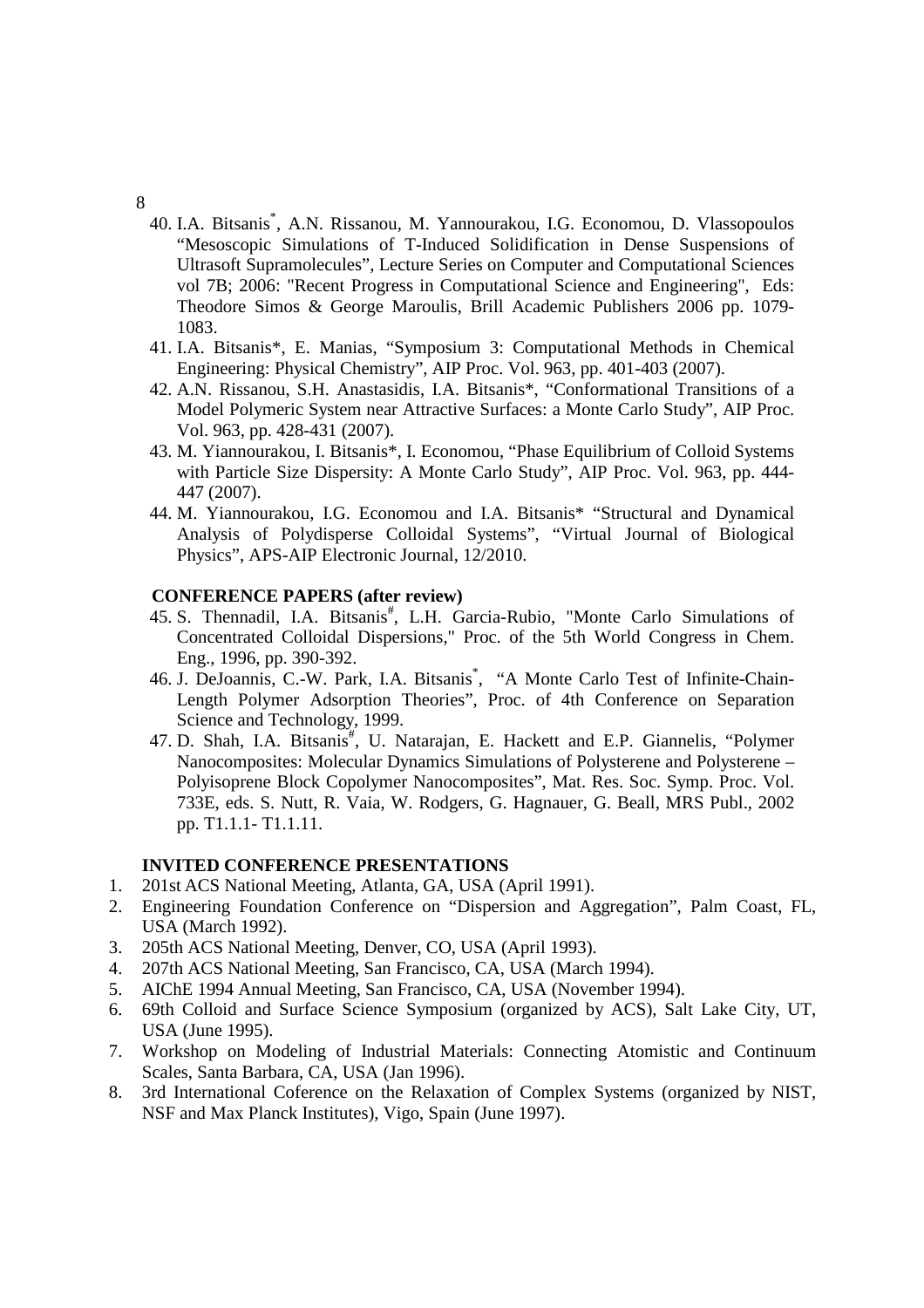9

- 9. The Tohwa International Symposium on "Slow Dynamics in Complex Systems", Fukuoka, Japan (Nov 1998).
- 10. Euresco Conference on "Interfaces and Colloidal Systems", Aghia Pelagia, Greece (Sept 1999).
- 11. APS March Meeting, "Dillon Medal Symposium", Toronto, Quebec, Canada (March 2004).
- 12.  $6<sup>th</sup>$  Conference of the "Hellenic Polymer Society", Symposium in honor of Tadeus Pakula, Patras, Greece (Nov 2006).
- 13. International Fine Particle Research Institute, Hersonissos, Crete, Greece (June 2008)
- 14. International Conference on Polymer Blends, Composites, IPNs, Membranes and Gels: Macro to Nano Scales (ICBC – 2008), Kottayam; Kerala, India (Sept 2008).

# **INVITED SEMINARS (Academia)**

- 1. Dept. of Chemical Engineering, University of California at Berkeley, Berkeley CA (March 1989).
- 2. Dept. of Chemical Engineering & Materials Science, University of Minnesota, Minneapolis MN (April 1989).
- 3. Dept. of Physics, University of Minnesota, Minneapolis MN (April 1989).
- 4. Dept. of Chemistry, University of Florida, Gainesville, FL (October 1989).
- 5. Dept. of Chemical Engineering, Massachusetts Institute of Technology, Cambridge MA (November 1989).
- 6. Dept. of Chemical Engineering, Cornell University, Ithaca NY (December 1989).
- 7. Dept. of Chemical Engineering, University of South Florida, Tampa FL (April 1990).
- 8. Dept. of Chemical Engineering, FAMU/FSU College of Engineering, Tallahassee FL (Feb 1991).
- 9. Center for Surface Science and Engineering, University of Florida, Gainesville FL (Feb 1991).
- 10. Dept. of Chemistry, University of Groningen, Groningen, The Netherlands (June 1991).
- 12. Dept. of Chemical Engineering, University of California, Berkeley CA (October 1991).
- 13. Center for Surface Science and Engineering, University of Florida, Gainesville FL (March 1992).
- 14. Dept. of Chemistry, University of Crete, Heraklion, Greece (July 1992).
- 15. Dept. of Chemical Engineering, Penn State University (April 1996).
- 16. Dept. of Chem. Engineering, Florida State Univ. (April 1998).
- 17. Dept. of Chemical Engineering, Univ. of Patras, (Jan 1999).
- 18. Dept. of Materials Sci. & Eng., Cornell University, Ithaca NY (March 2004).
- 19. Dept. of Materials Sci., Pennsylvania State University, University Park, PA (March 2004).
- 20. Dept. of Chemical Engineering and Dept. of Material Science, "Thermodynamics Seminar" Univ. of Delaware, Newark, DE (Mar 2007).
- 21. Dept. of Chemical Engineering, Columbia Univ., New York, NY (Mar 2007).
- 22. Dept. of Chemical & Biological Engineering, State Univ. of New York (SUNY), Buffalo, NY (Mar 2009).
- 23. Dept. of Chemical Engineering, MIT, Cambridge, MA (Mar 2009).